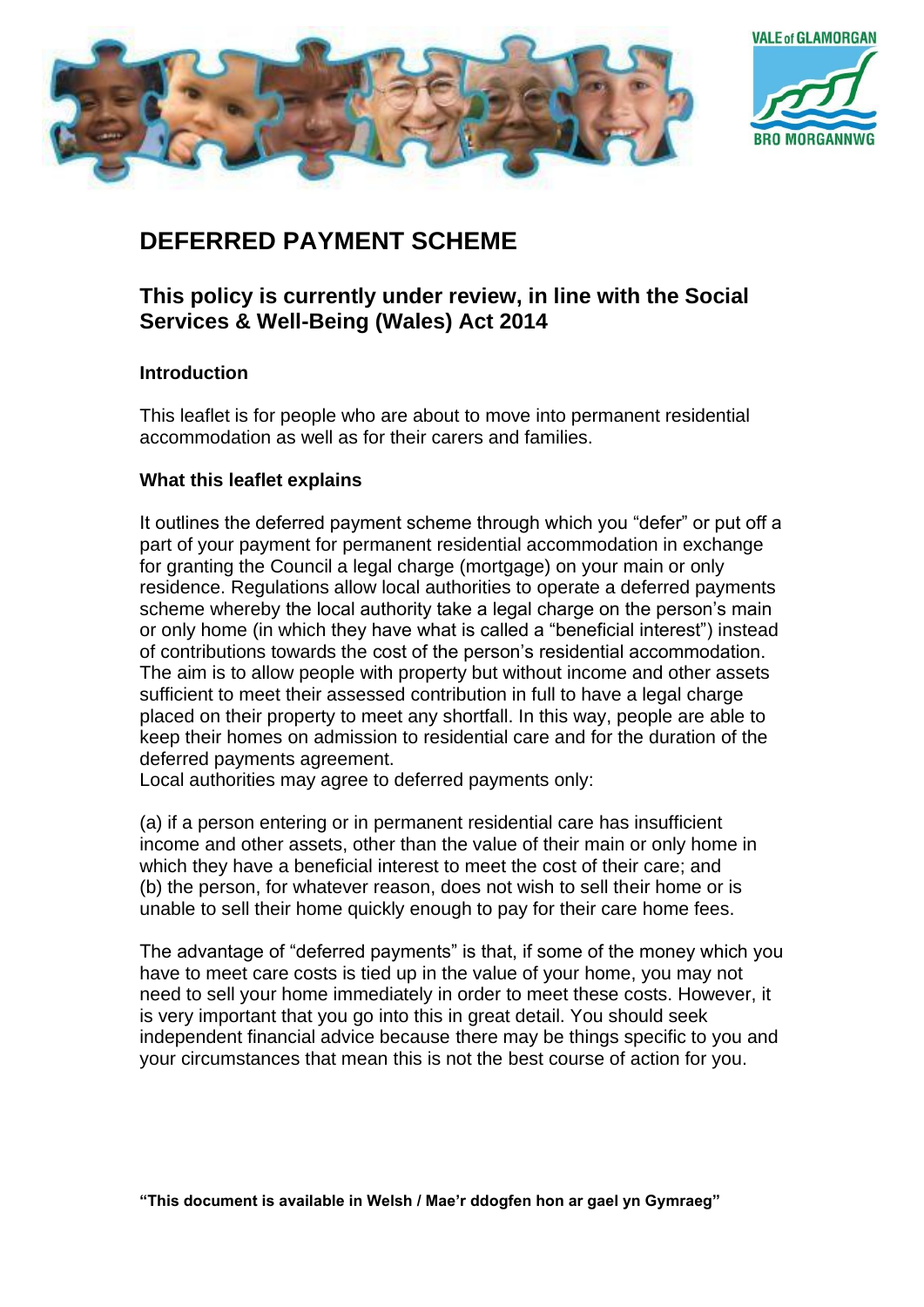#### **Financial Assessment**

If you are considering entering a residential or nursing home on a permanent basis and your savings are less than £50,000 (2021/22) and you own a property, you may wish to consider this scheme.

In order to obtain financial assistance from the Vale of Glamorgan Council, you will need to complete a Declaration of Financial Resources form. A Financial Assessment Officer will calculate your ability to pay for residential care in accordance with Welsh Assembly Regulations.

If you own property or partly own a property, a decision will be made within the financial assessment about whether the value of the property will be taken into account. We may ask for copies of documents and seek our own legal advice. This means we may not be able to give a decision straightaway. However, if there is a decision that the property will be taken into account within the financial assessment and you do not wish to sell your property and/or you may wish to go into a more expensive home than the Vale of Glamorgan would normally pay, you may wish to be considered for the Deferred Payment Scheme. Basically, this means that the Council can offer a loan which you or your estate will repay when you leave the care home. Financial Assessment Officers are only able to give you information. They are not able to advise you. This is a complicated subject and you are strongly advised to get independent financial and legal advice. You will have to pay for any charge that may be made for this.

## **How Does the Deferred Payment Scheme work?**

You will need to make a request via the Financial Assessment Officer so that the Vale of Glamorgan can consider your individual circumstances. On the back page of this leaflet is a tear off slip for you to use to make a request for deferred payments, if you so wish.

You may request deferred payments but you do not have the right to insist on them.

The Council may refuse your request for a deferred payment. However, if your request is refused you will be given the reason in writing and you will be advised about how to ask for the decision to be reviewed. You will not be able to defer your payments if you have sufficient income or other assets apart from the value of your home to meet the costs of residential care. In order to defer payments you do not have to be the legal owner or sole owner of the property but you must have a beneficial interest in it (that is, you must be entitled to get some of the money from the sale of the property). While the decision of the Council in relation to deferred payments will be subject to assessment in each individual case, there are additional matters to be considered in respect of properties where there is an outstanding mortgage. In these circumstances, the Council may agree a deferred payment but it will have to be satisfied that you can continue to make mortgage payments while at the same time making your assessed contribution to care costs.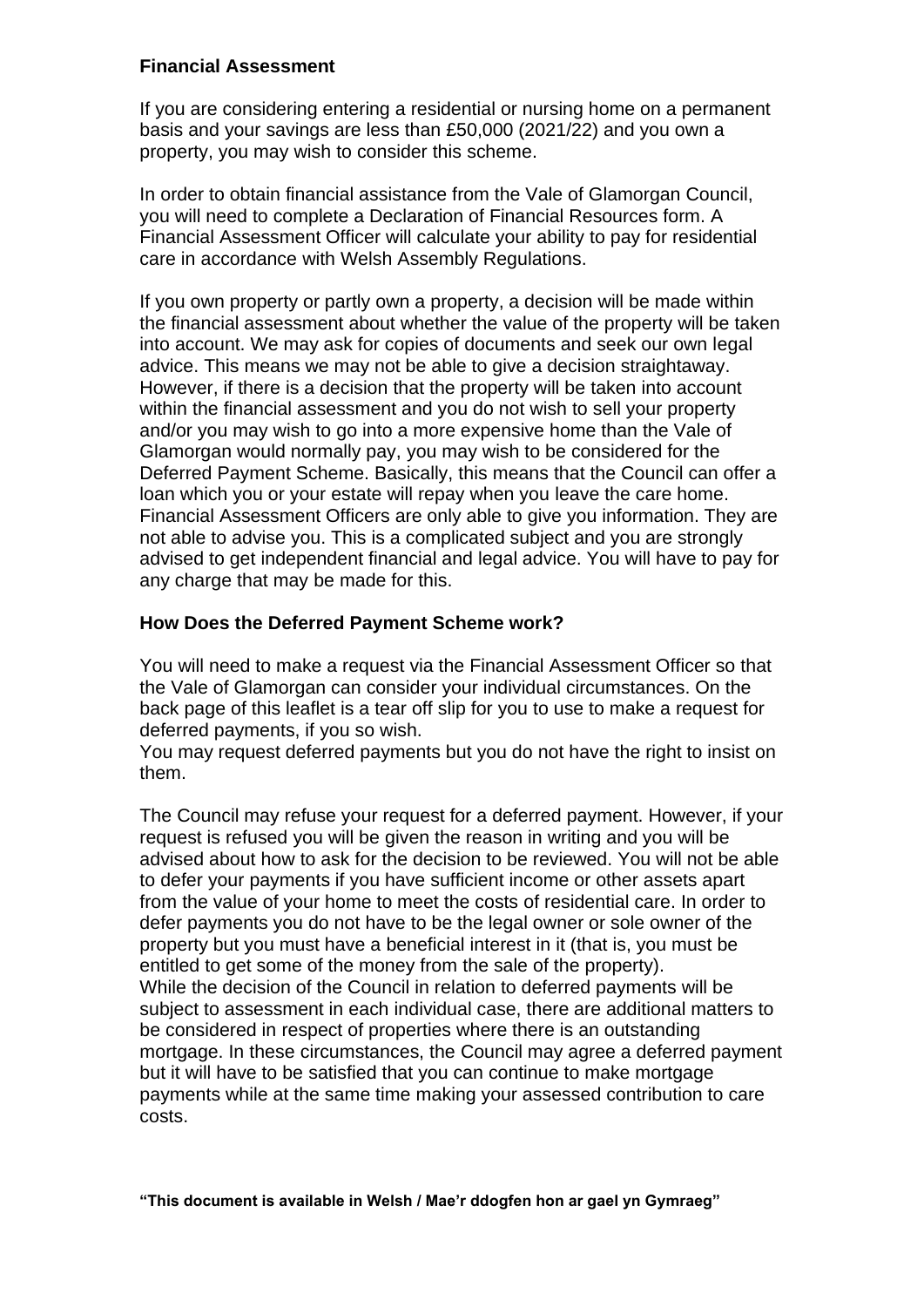That part of the contribution a resident is liable to pay but which is deferred is referred to in this leaflet as the "deferred contribution". In agreeing to individual deferred payments, the Council will in each case take into account the size of the weekly deferred contribution and the value of the beneficial interest in the property. If the Vale of Glamorgan Council agrees to a deferred payment, a legal document will need to be signed by all parties involved, copies of which will be retained by both yourself and the Council.

You will be expected to pay a contribution based on your weekly income. This will also include any rental payments that you may receive should you choose to rent your property. The shortfall between this contribution and the full contract price (minus any contribution by the Local Health Board) will be paid by the Vale of Glamorgan Council to the care home. The shortfall will accrue as a loan until the agreement is terminated.

If your property is to remain empty, you will need to look at security, insurance and maintenance.

#### **The twelve-week Property Disregard**

For the first 12 weeks after you move into residential care on a permanent basis, the value of your home will be ignored when Social Services works out how much you need to contribute towards the cost of your care. During these 12 weeks, the contribution you will be required to make will be assessed only on your income, savings and any other assets you have and any shortfall will be made up by Social Services. This is not a loan or deferred payment and you will not be expected to repay this money at a later date. However, if you sell your home during the 12 week period, the disregard ceases to have effect from the date of the sale.

#### **Deferred Payments**

After 12 weeks, the Council may allow you to put off or defer the shortfall between the care home costs and your assessed contribution. You, or your estate, would only pay back the deferred contributions when you sell your home or when you leave residential care. What this means is that the Council makes a major contribution to the funding of your care home fees for the time being, taking away the need for you to sell your home immediately. The Council then recovers the money at a later stage, either from you or on the sale of your property or from your estate.

#### **When does the deferred payment have to be repaid?**

The money must be repaid either:-

- (a) when the property has been sold; or
- (b) when you terminate the agreement; or

(c) within 56 days of your death\*.

\*whichever of these events happens first.

We will send an invoice to you, your next of kin or executor as appropriate, confirming the final amount.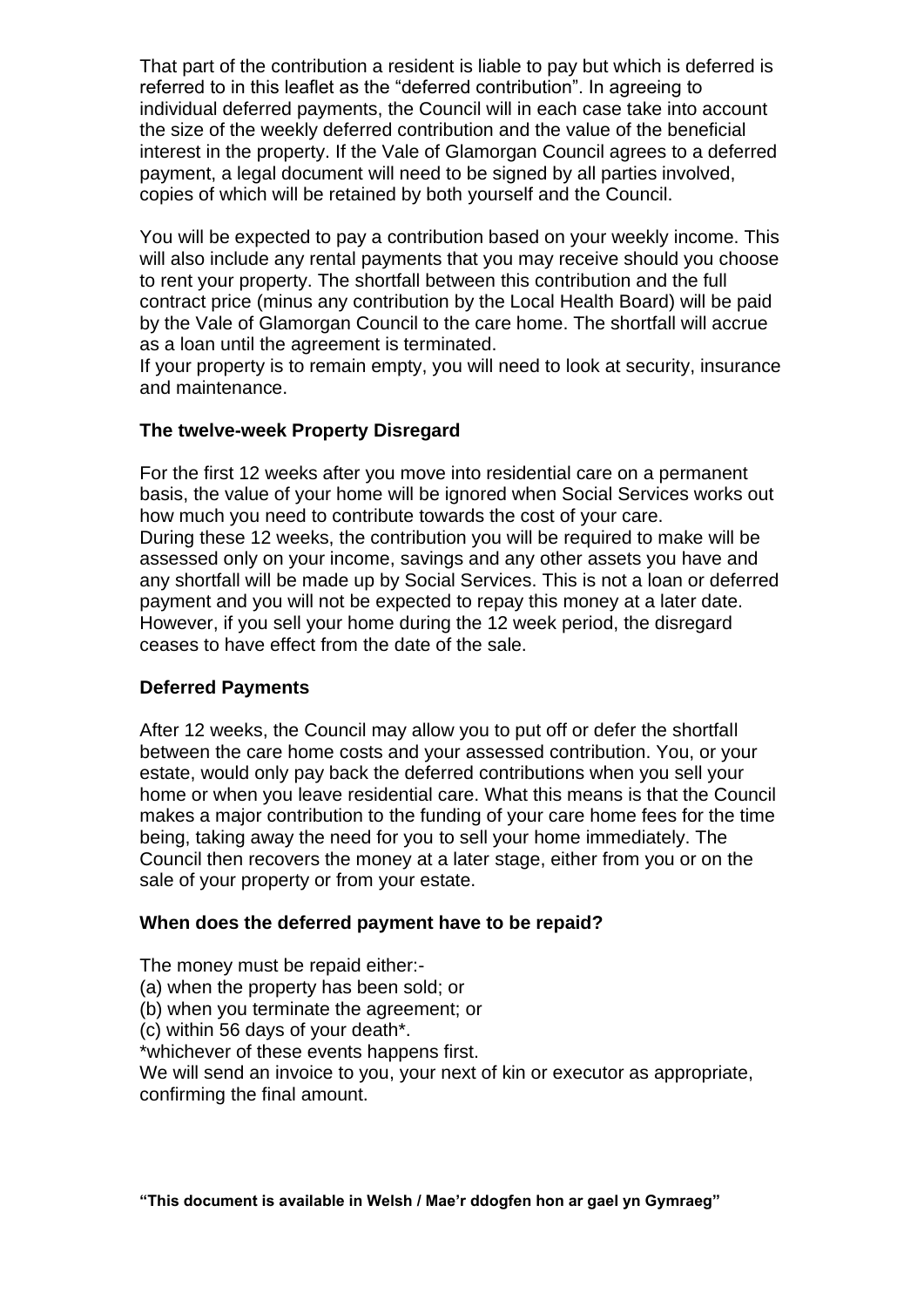#### **What about interest?**

No interest will be charged during the period the payments are deferred. Interest will be charged if the debt is not repaid at the end of the agreed period.

Details regarding prevailing interest rates are supplied before you formally enter this scheme.

#### **Some examples of what factors the Vale of Glamorgan Council will consider before agreeing to a Deferred Payment Agreement.**

Do you understand the legal documents that you are being asked to sign? If you do not understand what you are signing, do you have a representative with Enduring Power of Attorney or Lasting Power of Attorney who can sign the document on your behalf?

What is the value of the property? Will there be sufficient funds to pay back the loan?

Is there a mortgage on the property? Will there be sufficient funds to pay the mortgage and Deferred Payment Loan?

Will a Third Party payment or `top up' be required'? If so, will there be sufficient funds for this?

# **What is Third Party payment or `top up'?**

You may want to go into a care home where the fees are higher than the Vale of Glamorgan Council would normally expect to pay. The higher fee (top up) could be due to a number of factors but may include such things as better facilities or preferable location.

If we agree with you that a deferred payment scheme can be used in your situation, you may also have the top up paid as part of the loan.

However, should you move out of the home before the end of the 12 week property disregard, you will be expected to pay the `top up' at the end of your stay.

You cannot pay a `top up' yourself if we are paying a contribution towards the cost of your care, unless it is part of the Deferred Payment Scheme.

# **How much will you owe?**

Every year you will be advised of the new total cost per week. Contract prices to the home usually increase and your contribution will be reassessed in line with benefit payment increases. You will also be sent a statement of account on a six monthly basis.

#### **What if I do not want to sign a deferred payment agreement and I want to sell my home?**

We cannot force you to sell your home. However, we can place a legal charge against your property for debt that will accrue after the 12 week disregard. This will mean that when your property is sold, your solicitor will have to pay any money owed to the Vale of Glamorgan Council before any money from the sale can be passed to you or your estate.

**"This document is available in Welsh / Mae'r ddogfen hon ar gael yn Gymraeg"**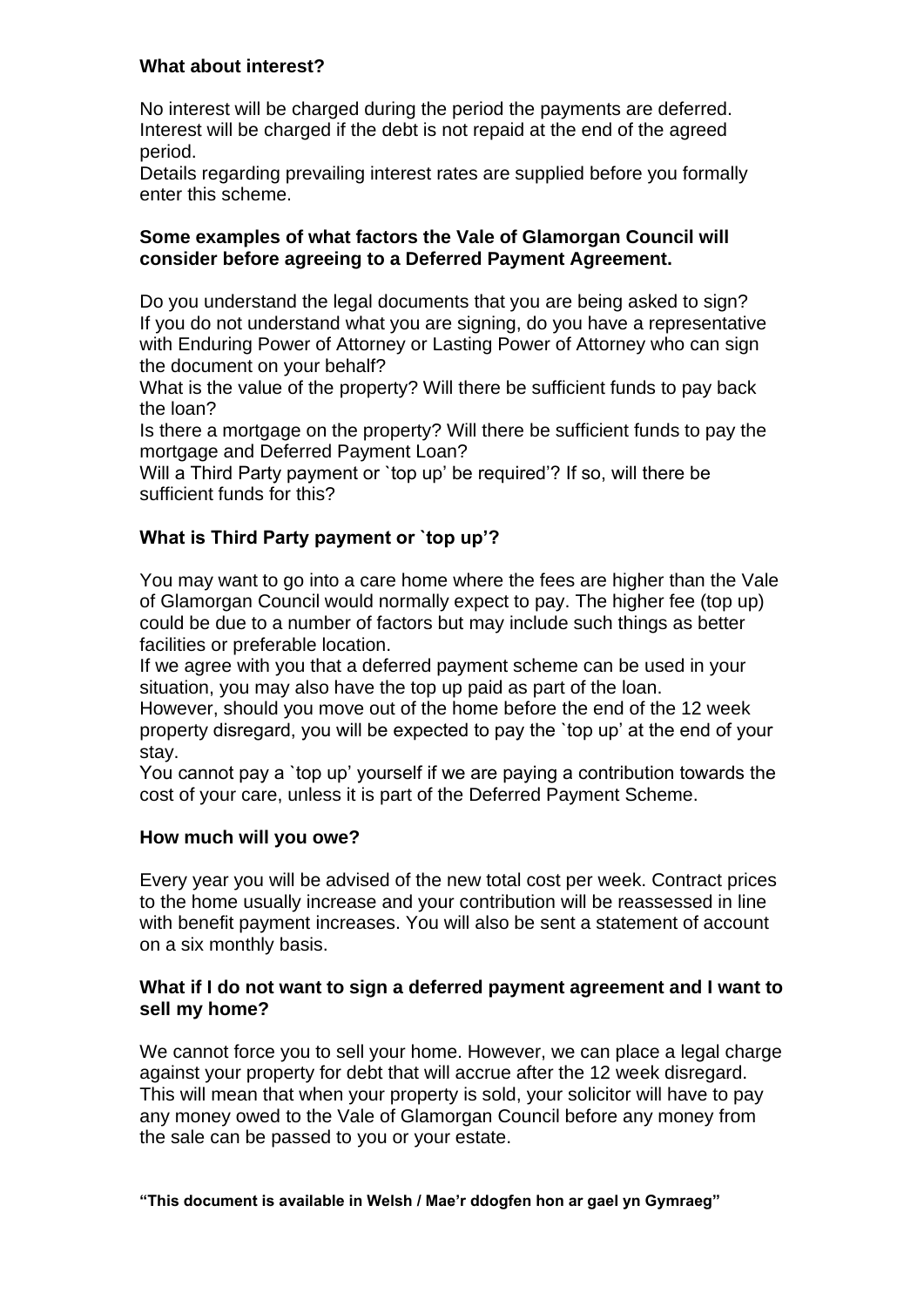If a legal charge is placed on your property, you will be notified and you are advised to seek your own legal advice.

If the residential home you choose requires a third party `top up' then you will not be able to agree to this unless another person will agree to pay this for you and sign an appropriate agreement.

#### **Other information available from Social Services which you may find useful**

*Thinking about a care home? A guide to what you need to know – published* by Welsh Assembly Government. www.wales.gov.uk/health

## **What about other charges?**

You will be asked to contribute to costs of Land Registry searches and any other legal costs in taking out the legal charge on your home. These legal expenses must normally be paid up front and cannot be added to the deferred contribution unless the Vale of Glamorgan Council in its discretion is satisfied that these payments would cause hardship or it is not practical for the payments to be made. In the event of the payment for legal costs and disbursements not being made up front they will be added to the deferred payment and be recoverable as part of the deferred payment.

#### **Get independent advice**

If the Council agrees to your request for Deferred Payments, you are strongly advised to seek independent financial and legal advice before arrangements are finalised.

#### **Some of the reasons for getting independent advice**

• To be clear about the legal implications of having a legal charge placed on your home.

- To find out what other costs may be involved.
- To find out how it affects the benefits you do or could receive.
- To find out whether there are any other implications.

• You will need to maintain the empty property such as paying for insurance and heating bills to save the property from damp and frost.